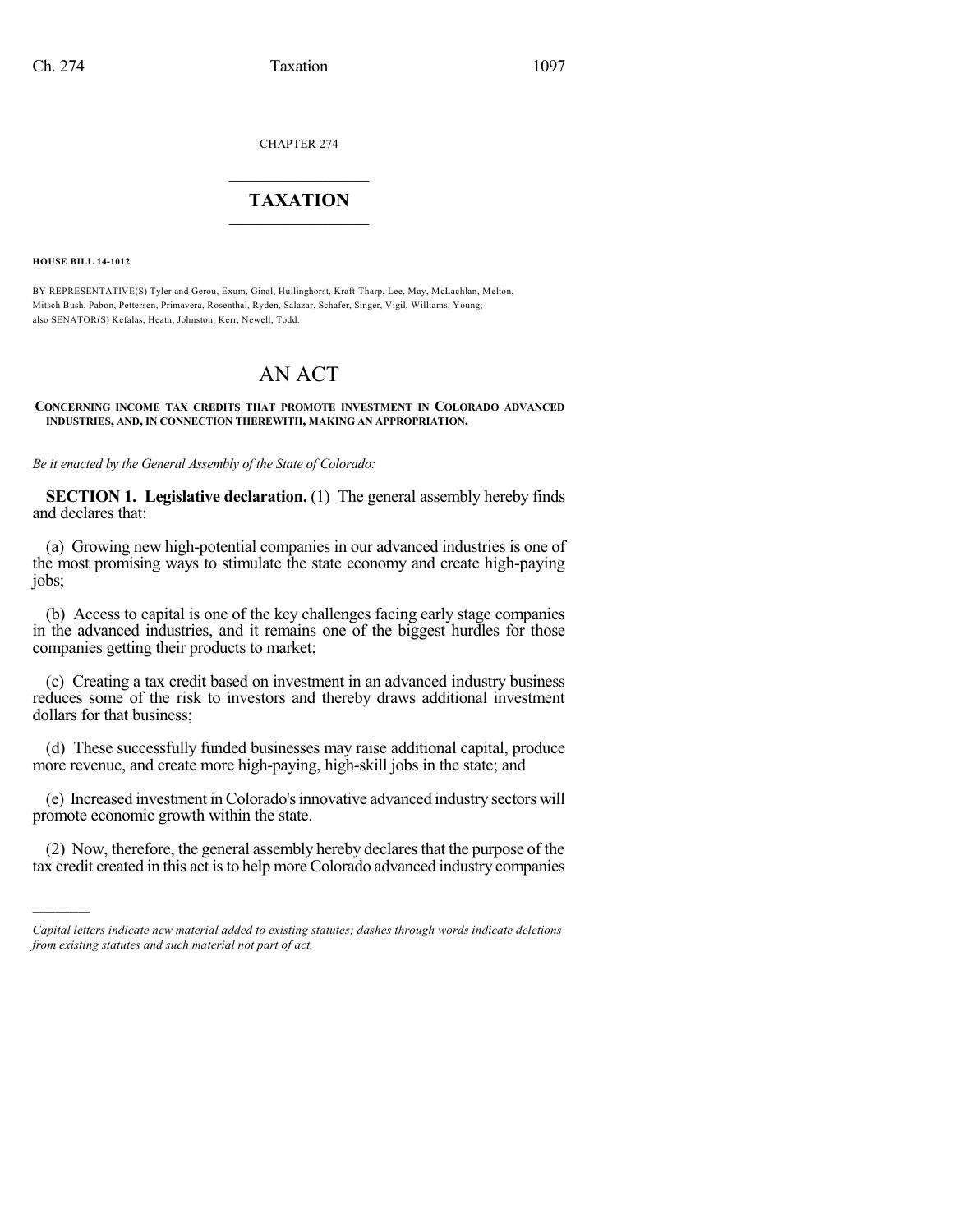receive more capital from Colorado investors.

**SECTION 2.** In Colorado Revised Statutes, **repeal and reenact, with amendments,** 24-48.5-112 as follows:

**24-48.5-112. Advancedindustryinvestmenttaxcredit- administration- cash fund - definitions - repeal.** (1) AS USED IN THIS SECTION, UNLESS THE CONTEXT OTHERWISE REQUIRES:

(a) "ADVANCED INDUSTRY" HAS THE SAME MEANING AS SET FORTH IN SECTION 24-48.5-117 (2) (a).

(b) "ADVANCED INDUSTRY INVESTMENT TAX CREDIT" OR "TAX CREDIT" MEANS THE CREDIT AGAINST INCOME TAX CREATED IN SECTION 39-22-532, C.R.S.

(c) "AFFILIATE"MEANS ANY PERSON OR ENTITY THAT CONTROLS,IS CONTROLLED BY, OR IS UNDER COMMON CONTROL WITH ANOTHER PERSON OR ENTITY. FOR PURPOSES OF THIS PARAGRAPH (c), "CONTROL" MEANS THE POWER TO DETERMINE THE POLICIES OF AN ENTITY WHETHER THROUGH OWNERSHIP OF VOTING SECURITIES, BY CONTRACT, OR OTHERWISE.

(d) "OFFICE" MEANS THE COLORADO OFFICE OF ECONOMIC DEVELOPMENT CREATED IN SECTION 24-48.5-101.

(e) "QUALIFIED INVESTMENT" MEANS AN INVESTMENT MADE AT ANY TIME ON OR AFTER JULY 1, 2014, BUT BEFORE JANUARY 1, 2018, IN AN EQUITY SECURITY THAT MEETS ALL OF THE FOLLOWING REQUIREMENTS:

(I) THE EQUITY SECURITY IS COMMON STOCK, PREFERRED STOCK, AN INTEREST IN A PARTNERSHIP OR LIMITED LIABILITY COMPANY, A SECURITY THAT IS CONVERTIBLE INTO AN EQUITY SECURITY, A CONVERTIBLE DEBT INVESTMENT, OR OTHER EQUITY SECURITY AS DETERMINED BY THE OFFICE;

(II) THE INVESTMENT IS AT LEAST TEN THOUSAND DOLLARS;

(III) THE QUALIFIED INVESTOR AND ITS AFFILIATES DO NOT HOLD, OF RECORD OR BENEFICIALLY,IMMEDIATELY BEFORE MAKING AN INVESTMENT,EQUITY SECURITIES POSSESSING MORE THAN THIRTY PERCENT OF THE TOTAL VOTING POWER OF ALL EQUITY SECURITIES OF THE QUALIFIED SMALL BUSINESS; AND

(IV) THE QUALIFIED INVESTOR AND ITS AFFILIATES HOLD, OF RECORD OR BENEFICIALLY, IMMEDIATELY AFTER MAKING THE INVESTMENT, EQUITY SECURITIES POSSESSING LESS THAN FIFTY PERCENT OF THE TOTAL VOTING POWER OF ALL EQUITY SECURITIES OF THE QUALIFIED SMALL BUSINESS.

(f) "QUALIFIED INVESTOR"MEANS AN INDIVIDUAL, LIMITED LIABILITY COMPANY, PARTNERSHIP, SCORPORATION, AS DEFINED IN SECTION 39-22-103 (10.5), C.R.S., OR OTHER BUSINESS ENTITY THAT MAKES A QUALIFIED INVESTMENT IN A QUALIFIED SMALL BUSINESS. "QUALIFIED INVESTOR" DOES NOT INCLUDE A CCORPORATION, AS DEFINED IN SECTION 39-22-103 (2.5), C.R.S.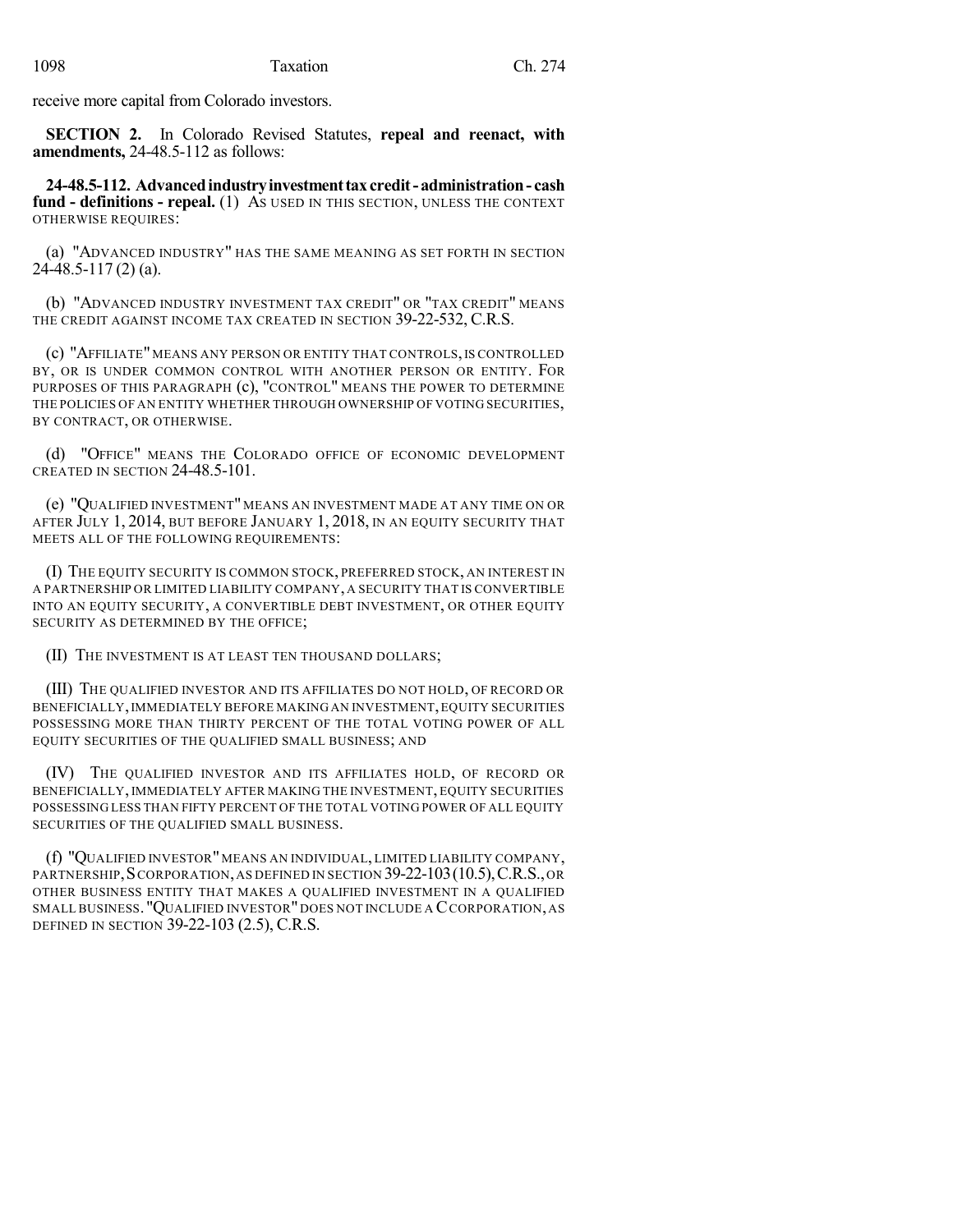#### Ch. 274 Taxation 1099

(g) "QUALIFIED SMALL BUSINESS" MEANS A CORPORATION, LIMITED LIABILITY COMPANY, PARTNERSHIP, OR OTHER BUSINESS ENTITY THAT:

(I) IS IN AN ADVANCED INDUSTRY;

(II) HAS ITS HEADQUARTERS LOCATED IN COLORADO OR HAS AT LEAST FIFTY PERCENT OF ITS EMPLOYEES BASED IN COLORADO;

(III) HAS RECEIVED LESS THAN TEN MILLION DOLLARS FROM THIRD-PARTY INVESTORS, NOT INCLUDING GRANTS, SINCE THE BUSINESS WAS FORMED;

(IV) HAS ANNUAL REVENUES OF LESS THAN FIVE MILLION DOLLARS; AND

(V) HAS BEEN ACTIVELY OPERATING AND GENERATING REVENUE FOR LESS THAN FIVE YEARS.

(2) (a) THE OFFICE SHALL RECEIVE AND EVALUATE APPLICATIONS THAT ARE SUBMITTED BY QUALIFIED INVESTORS TO RECEIVE AN ADVANCED INDUSTRY INVESTMENT TAX CREDIT FOR QUALIFIED INVESTMENTS MADE IN A QUALIFIED SMALL BUSINESS.

(b) TO BE ELIGIBLE FOR AN ADVANCED INDUSTRY INVESTMENT TAX CREDIT, A QUALIFIED INVESTOR MUST FILE A COMPLETED APPLICATION WITH THE OFFICE WITHIN NINETY DAYS AFTER MAKING A QUALIFIED INVESTMENT. THE OFFICE SHALL PRESCRIBE THE MANNER AND FORM OF THE APPLICATION. THE OFFICE SHALL NOTE THE TIME AND DATE OF EACH APPLICATION RECEIVED. IN ADDITION TO ANY OTHER REQUIREMENTS ESTABLISHED BY THE OFFICE, THE APPLICATION MUST INCLUDE THE NAME, ADDRESS, AND FEDERAL INCOME TAX IDENTIFICATION NUMBER OF THE APPLICANT, THE NUMBER OF NEW EMPLOYEES HIRED BY THE QUALIFIED SMALL BUSINESS AS A RESULT OF THE QUALIFIED INVESTMENT, AND ANY ADDITIONAL INFORMATION THAT THE OFFICE REQUIRES.

(c) A BUSINESS MAY REQUEST THE OFFICE TO DETERMINE WHETHER IT IS A QUALIFIED SMALL BUSINESS. UPON RECEIVING SUCH REQUEST OR UPON RECEIPT OF AN APPLICATION FOR AN ADVANCED INDUSTRY INVESTMENT TAX CREDIT FROM A QUALIFIED INVESTOR, THE OFFICE SHALL DETERMINE WHETHER THE BUSINESS THAT IS NAMED IN THE APPLICATION OR WRITTEN REQUEST IS A QUALIFIED SMALL BUSINESS. AFTER DETERMINING THE QUALIFICATIONS, THE OFFICE SHALL CERTIFY THE QUALIFIED SMALL BUSINESS AS BEING ELIGIBLE TO RECEIVE QUALIFIED INVESTMENTS FOR PURPOSES OF THIS SECTION.THE CERTIFICATION FOR A QUALIFIED SMALL BUSINESS THAT IS CERTIFIED AFTER JULY 1, 2014, IS VALID UNTIL JANUARY 1, 2018; EXCEPT THAT THE CERTIFICATION IS REVOKED IF THE BUSINESS NO LONGER MEETS THE QUALIFICATIONS. A BUSINESS SHALL NOTIFY THE OFFICE WITHIN THIRTY BUSINESS DAYS FROM THE DATE THAT IT NO LONGER MEETS THE QUALIFICATIONS. IF THE CERTIFICATION IS REVOKED,THE OFFICE MAY ASSESS A PENALTY AGAINST THE BUSINESS THAT IS EQUAL TO THE AMOUNT OF THE ADVANCED INDUSTRY INVESTMENT TAX CREDITS AUTHORIZED AFTER THE DATE THAT THE BUSINESS NO LONGER MEETS THE QUALIFICATIONS. THE STATE TREASURER SHALL DEPOSIT THE PENALTY INTO THE STATE GENERAL FUND. IF THE CERTIFICATION IS REVOKED, SUBSEQUENT INVESTMENTS IN THE BUSINESS DO NOT QUALIFY FOR A TAX CREDIT. ALL TAX CREDITS ISSUED BEFORE THE REVOCATION OF THE CERTIFICATION SHALL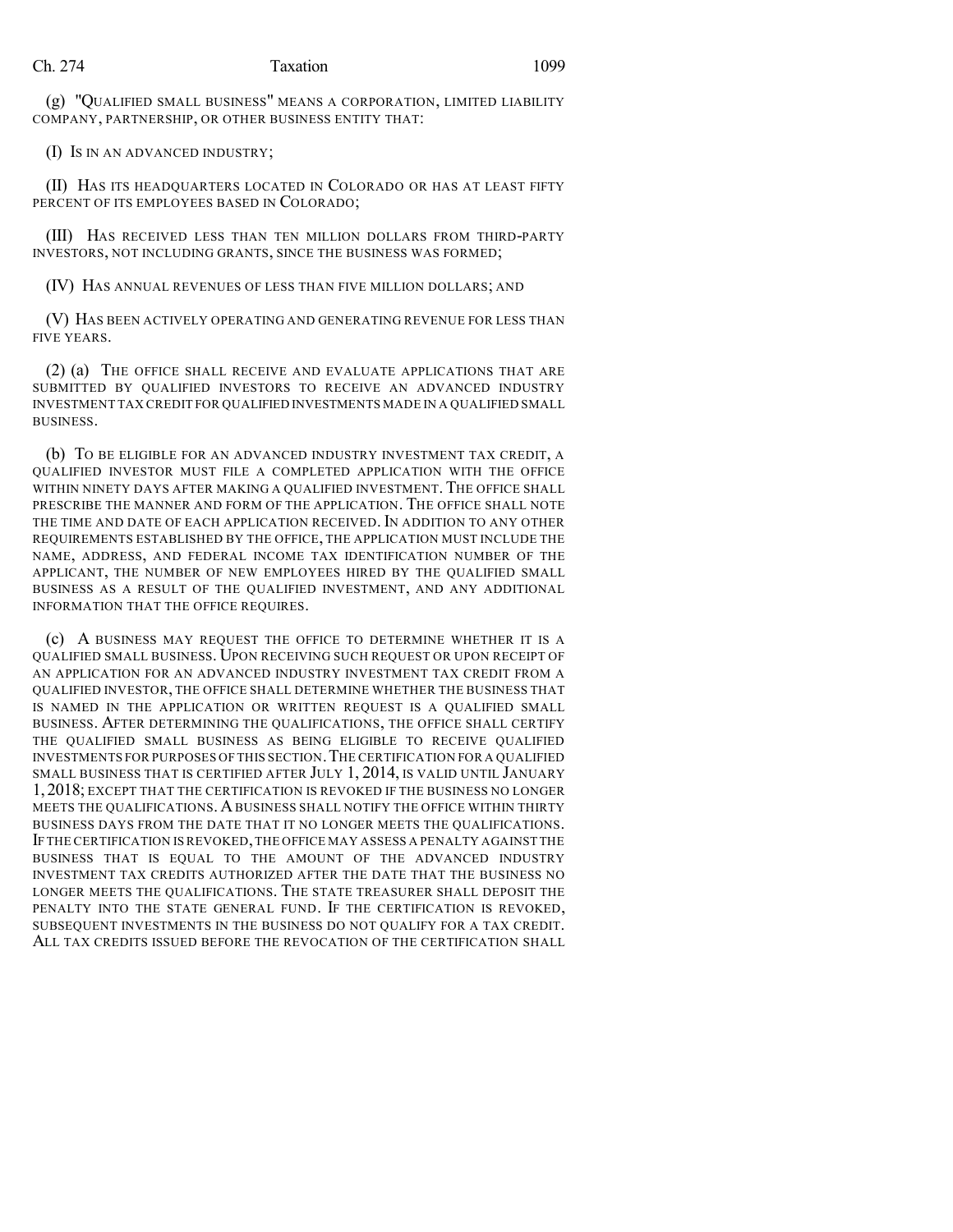#### 1100 Taxation Ch. 274

REMAIN VALID. THE OFFICE SHALL NOT DENY ANY APPLICATION FOR A TAX CREDIT ON THE BASIS OF THE REVOCATION OF THE CERTIFICATION IF THE INVESTMENT WAS MADE BEFORE THE DATE OF THE REVOCATION.

(d) AS PART OF THE APPLICATION FOR AN ADVANCED INDUSTRY INVESTMENT TAX CREDIT, THE APPLICANT AND THE QUALIFIED SMALL BUSINESS THAT RECEIVES THE INVESTMENT MUST EACH PROVIDE WRITTEN AUTHORIZATION TO PERMIT THE DEPARTMENT OF REVENUE TO PROVIDE TAX INFORMATION TO THE OFFICE FOR THE PURPOSE OF DETERMINING IF THERE ARE ANY MISREPRESENTATIONS ON THE APPLICATION. THE AUTHORIZATION IS LIMITED TO DISCLOSURE OF INCOME TAX INFORMATION FOR THE LATEST TWO YEARS FOR WHICH RETURNS WERE FILED WITH THE DEPARTMENT OF REVENUE PRECEDING THE DATE THE APPLICATION IS FILED AND FOR ALL TAX YEARS THROUGH THE YEAR IN WHICH THE INVESTMENT WAS MADE FOR WHICH A RETURN WAS NOT FILED AS OF THE DATE OF THE APPLICATION. THE APPLICANT MUST ALSO PROVIDE IN THE WRITTEN AUTHORIZATION INCOME TAX INFORMATION FOR ALL TAX YEARS IN WHICH THE APPLICANT ACTUALLY CLAIMS A TAX CREDIT OR CARRIES FORWARD A TAX CREDIT ON A RETURN FILED WITH THE DEPARTMENT OF REVENUE. AN APPLICANT WITH AN INDIVIDUAL OWNERSHIP INTEREST AS A CO-OWNER OF A BUSINESS AND THAT MAY BE ENTITLED TO A PRO RATA SHARE OF THE TAX CREDIT PURSUANT TO SECTION 39-22-532(5), C.R.S., MUST PROVIDE A WRITTEN AUTHORIZATION WITH CONTENT SIMILAR TO THE AUTHORIZATION,AND IN THE SAME MANNER,AS ANY OTHER APPLICANT IS REQUIRED TO PROVIDE. IF AN APPLICANT OR QUALIFIED SMALL BUSINESS FAILS TO COMPLY WITH THIS PARAGRAPH  $(d)$ , AN APPLICANT IS INELIGIBLE FOR A TAX CREDIT.

(e) AS PART OF THE APPLICATION FOR AN ADVANCED INDUSTRY INVESTMENT TAX CREDIT, THE APPLICANT MUST STATE THAT THE TAX CREDIT WAS A SIGNIFICANT FACTOR IN THE APPLICANT'S DECISION TO MAKE THE INVESTMENT AND THAT WITHOUT THE TAX CREDIT, THE APPLICANT WOULD NOT HAVE MADE THE INVESTMENT OR WOULD HAVE MADE AN INVESTMENT AT A SUBSTANTIALLY LOWER LEVEL.

(f) THE OFFICE SHALL REVIEW AND MAKE A DETERMINATION WITH RESPECT TO EACH APPLICATION FOR AN ADVANCED INDUSTRY INVESTMENT TAX CREDIT WITHIN NINETY DAYS AFTER RECEIVING THE APPLICATION. THE OFFICE MAY REQUEST ADDITIONAL INFORMATION FROM THE APPLICANT IN ORDER TO MAKE AN INFORMED DECISION REGARDING THE ELIGIBILITY OF THE QUALIFIED INVESTOR OR QUALIFIED SMALL BUSINESS.

(3) (a) SUBJECT TO THE LIMITATIONS SET FORTH IN PARAGRAPH (b) OF THIS SUBSECTION (3), THE OFFICE SHALL AUTHORIZE AN ADVANCED INDUSTRY INVESTMENT TAX CREDIT FOR EACH QUALIFIED INVESTOR WHO MAKES A QUALIFIED INVESTMENT IN A QUALIFIED SMALL BUSINESS. THE AMOUNT OF THE TAX CREDIT IS TWENTY-FIVE PERCENT OF THE AMOUNT OF THE QUALIFIED INVESTMENT OR THIRTY PERCENT OF THE QUALIFIED INVESTMENT IF THE QUALIFIED SMALL BUSINESS IS LOCATED IN A RURAL AREA OR ECONOMICALLY DISTRESSED AREA OF THE STATE AS DETERMINED BY THE OFFICE. THE OFFICE SHALL ISSUE A TAX CREDIT CERTIFICATE TO THE QUALIFIED INVESTOR FOR EACH QUALIFIED INVESTMENT STATING THE AMOUNT OF THE TAX CREDIT THAT IS AUTHORIZED FOR PURPOSES OF SECTION 39-22-532, C.R.S. A TAX CREDIT CERTIFICATE IS NONTRANSFERABLE. THE OFFICE SHALL CERTIFY TO THE DEPARTMENT OF REVENUE THE NAME OF EACH QUALIFIED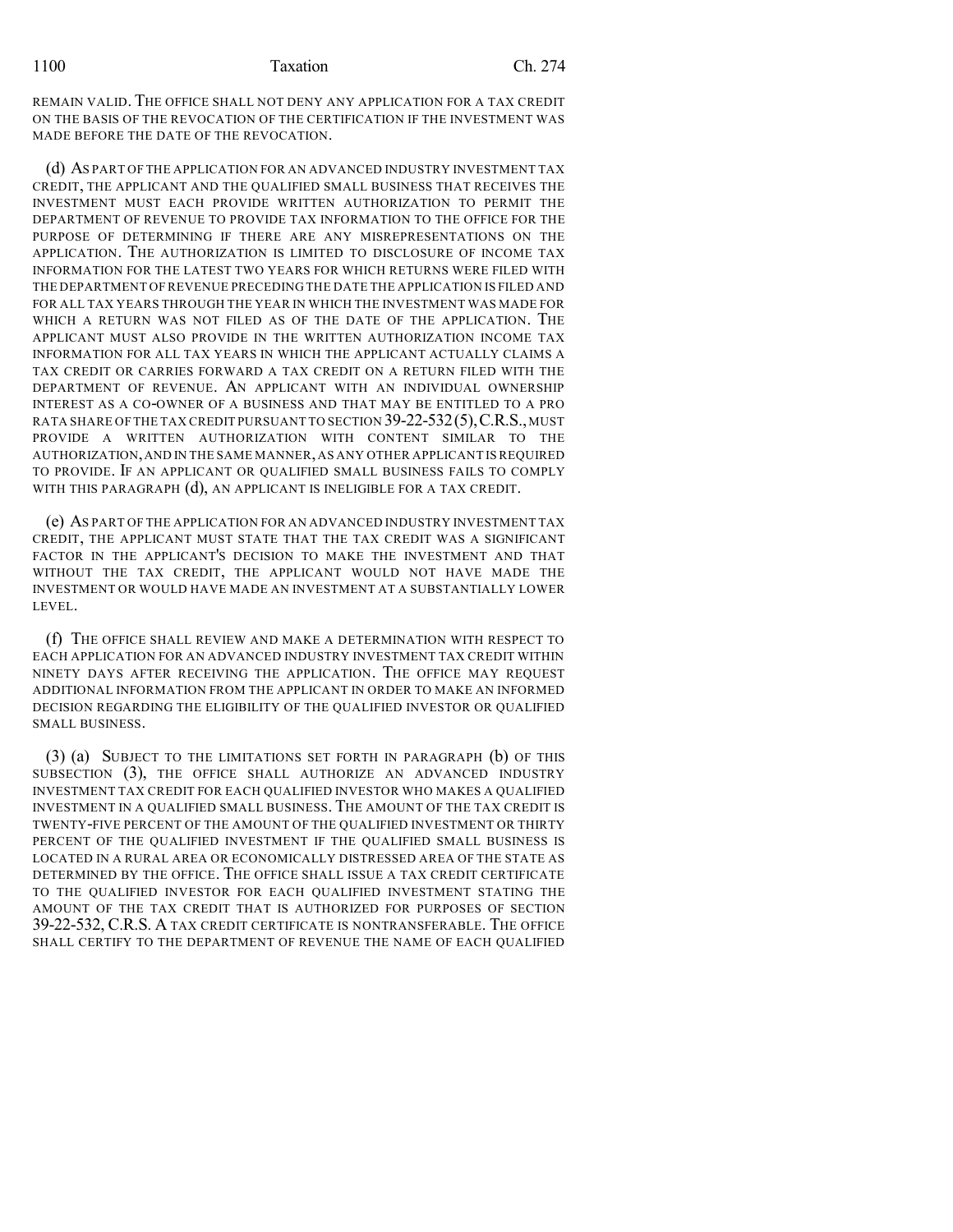#### Ch. 274 Taxation 1101

INVESTOR WHO RECEIVES A TAX CREDIT CERTIFICATE, THE AMOUNT OF THE TAX CREDIT, AND OTHER RELEVANT INFORMATION RELATING TO THE TAX CREDIT.

(b) (I) THE TOTAL AMOUNT OF THE ADVANCED INDUSTRY INVESTMENT TAX CREDITS SHALL NOT EXCEED THREE HUNDRED SEVENTY-FIVE THOUSAND DOLLARS FOR THE 2014 CALENDAR YEAR AND SEVEN HUNDRED FIFTY THOUSAND DOLLARS FOR EACH OF THE 2015, 2016, AND 2017 CALENDAR YEARS; EXCEPT THAT THE AMOUNT OF TAX CREDITS THAT WERE NOT AUTHORIZED FOR 2014 MAY BE ALLOCATED TO 2015.THE OFFICE SHALL AUTHORIZE THE TAX CREDITS IN THE ORDER THAT APPLICATIONS ARE RECEIVED BY THE OFFICE AND SHALL DENY ANY APPLICATION RECEIVED AFTER THE LIMIT HAS BEEN MET. THE OFFICE MAY PARTIALLY AUTHORIZE THE LAST TAX CREDIT THAT IS AWARDED UP TO THE LIMIT.

(II) THE TOTAL AMOUNT OF THE TAX CREDIT FOR EACH QUALIFIED INVESTMENT SHALL NOT EXCEED FIFTY THOUSAND DOLLARS. A QUALIFIED INVESTOR MAY NOT CLAIM MORE THAN ONE TAX CREDIT PER QUALIFIED SMALL BUSINESS, BUT MAY BE ELIGIBLE FOR A TAX CREDIT FOR QUALIFIED INVESTMENTS IN DIFFERENT QUALIFIED SMALL BUSINESSES IN THE SAME OR A DIFFERENT YEAR.

(c) TO CLAIM AN ADVANCED INDUSTRY INVESTMENT TAX CREDIT, A QUALIFIED INVESTOR MUST SUBMIT A COPY OF EACH TAX CREDIT CERTIFICATE AS PART OF A TAX RETURN TO THE DEPARTMENT OF REVENUE IN ACCORDANCE WITH SECTION 39-22-532 (3),C.R.S., BY THE DUE DATE OF THE RETURN, INCLUDING EXTENSIONS, FOR THE TAX YEAR DURING WHICH THE QUALIFIED INVESTMENT WAS MADE. IF THE QUALIFIED INVESTOR FAILS TO TIMELY FILE THE TAX CREDIT CERTIFICATE, THE TAX CREDIT EXPIRES FOR THAT TAXABLE YEAR AND THERE IS NO CARRY FORWARD OF THE EXPIRED TAX CREDIT. THE OFFICE SHALL NOT REISSUE A TAX CREDIT CERTIFICATE FOR A CREDIT THAT EXPIRES OR THAT OTHERWISE IS NOT TIMELY USED BY THE QUALIFIED INVESTOR.

(4) NO LATER THAN APRIL 30 OF EACH YEAR FOLLOWING A YEAR DURING WHICH THE OFFICE AUTHORIZES AN ADVANCED INDUSTRY INVESTMENT TAX CREDIT, THE OFFICE SHALL PROVIDE TO THE DEPARTMENT OF REVENUE AN ELECTRONIC REPORT THAT INCLUDES THE INFORMATION SET FORTH IN PARAGRAPH (b) OF SUBSECTION (2) AND PARAGRAPH (a) OF SUBSECTION (3) OF THIS SECTION AND ANY OTHER INFORMATION REQUIRED TO ADMINISTER SECTION 39-22-532,C.R.S.IF THE OFFICE SUBSEQUENTLY DISCOVERS THAT AN APPLICANT WHO RECEIVED A TAX CREDIT MISREPRESENTED INFORMATION ON THE APPLICATION, THE OFFICE SHALL IMMEDIATELY NOTIFY THE DEPARTMENT OF REVENUE AND PROVIDE THE DEPARTMENT OF REVENUE ALL INFORMATION THAT RELATES TO THAT APPLICANT.

(5) THE STATE TREASURER SHALL TRANSFER THE UNEXPENDED AND UNENCUMBERED MONEYS THAT WERE IN THE INNOVATION INVESTMENT TAX CREDIT CASH FUND ON THE EFFECTIVE DATE OF THIS SECTION, AS AMENDED, TO THE ADVANCED INDUSTRY INVESTMENT TAX CREDIT CASH FUND, WHICH IS CREATED IN THE STATE TREASURY. THE GENERAL ASSEMBLY SHALL ANNUALLY APPROPRIATE MONEYS IN THE FUND TO THE OFFICE FOR THE DIRECT AND INDIRECT COSTS ASSOCIATED WITH THE ADMINISTRATION OF THIS SECTION. ANY MONEYS IN THE FUND NOT EXPENDED FOR SUCH PURPOSE MAY BE INVESTED BY THE STATE TREASURER AS PROVIDED BY LAW. ALL INTEREST AND INCOME DERIVED FROM THE INVESTMENT AND DEPOSIT OF MONEYS IN THE FUND SHALL BE CREDITED TO THE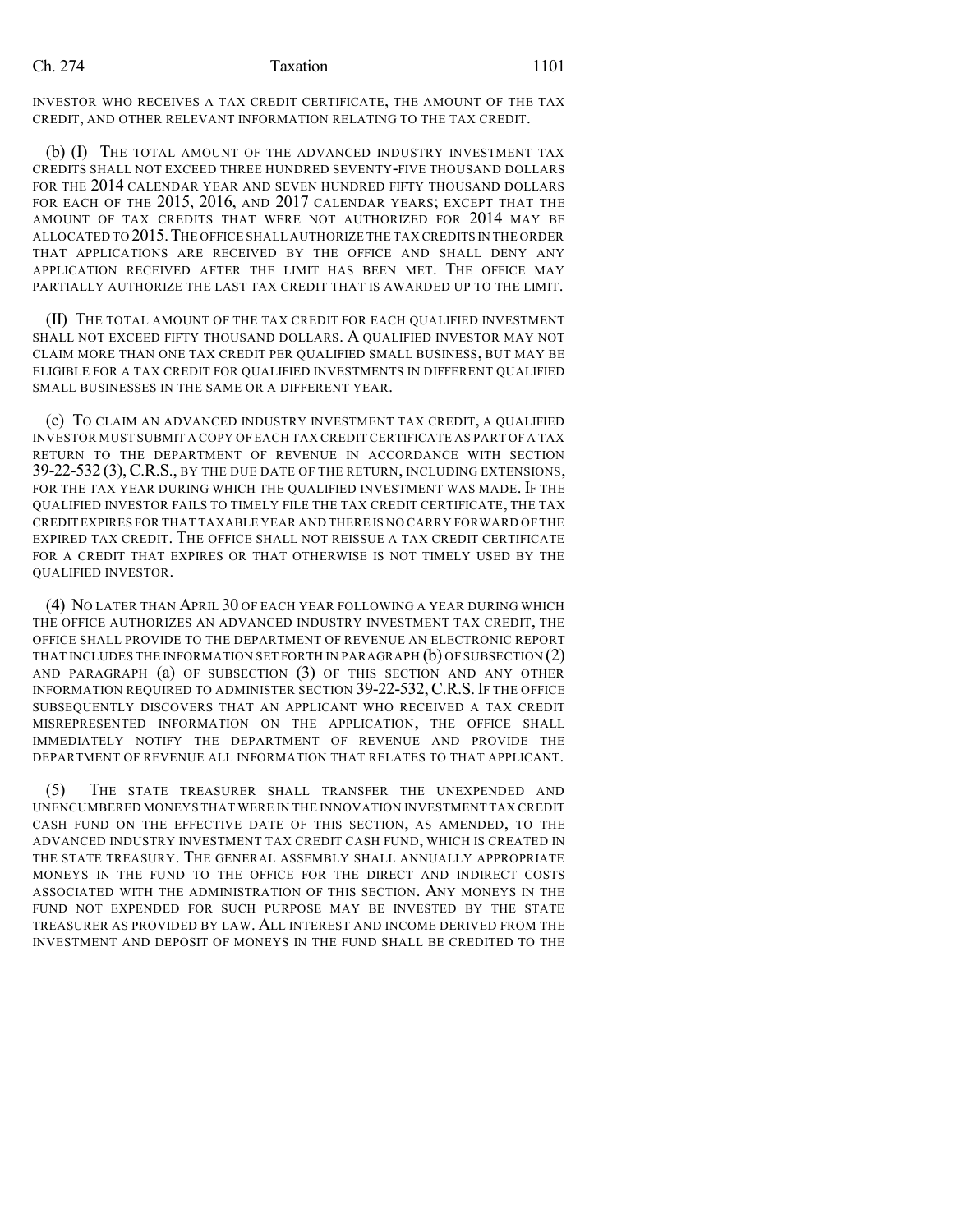FUND. ANY UNEXPENDED AND UNENCUMBERED MONEYS REMAINING IN THE FUND AT THE END OF A FISCAL YEAR SHALL REMAIN IN THE FUND AND SHALL NOT BE CREDITED OR TRANSFERRED TO THE GENERAL FUND OR ANY OTHER FUND.

(6) ON NOVEMBER 1, 2017, THE OFFICE OF ECONOMIC DEVELOPMENT SHALL SUBMIT A REPORT TO THE FINANCE AND THE BUSINESS, LABOR, AND ECONOMIC AND WORKFORCE DEVELOPMENT COMMITTEES OF THE HOUSE OF REPRESENTATIVES; TO THE BUSINESS, LABOR, AND TECHNOLOGY AND THE FINANCE COMMITTEES OF THE SENATE, OR ANY SUCCESSOR COMMITTEES; AND TO THE JOINT BUDGET COMMITTEE SUMMARIZING ALL OF THE TAX CERTIFICATES ISSUED SINCE JULY 1, 2014. AT A MINIMUM, THE REPORT MUST INCLUDE THE AMOUNT OF THE CAPITAL INVESTED BY QUALIFIED INVESTORS AND THE TAX CREDIT THAT EACH QUALIFIED INVESTOR RECEIVED, A DESCRIPTION OF THE QUALIFIED BUSINESSES THAT RECEIVED THE QUALIFIED INVESTMENT,THE NUMBER OF NEW EMPLOYEES HIRED BY THE QUALIFIED SMALL BUSINESSES AS A RESULT OF THE QUALIFIED INVESTMENT, THE GEOGRAPHIC DISTRIBUTION OF THE JOBS, AND ANY OTHER ECONOMIC IMPACTS THAT RESULTED FROM THE GRANT.

**SECTION 3.** In Colorado Revised Statutes, 39-22-532, **amend** (1) (a), (2), (3),  $(4)$ , and  $(6)$  as follows:

**39-22-532. Advanced industry investment tax credit - definitions.** (1) As used in this section, unless the context otherwise requires:

"Colorado innovation investment tax credit" "ADVANCED INDUSTRY INVESTMENT TAX CREDIT" or "tax credit" means the credit against income tax created in this section.

(2) There shall be allowed  $\alpha$  Colorado innovation AN ADVANCED INDUSTRY investment tax credit against the income taxes imposed pursuant to this article for a qualified investment in a qualified small business. The amount of the credit is the amount determined and authorized by the Colorado office of economic development pursuant to section 24-48.5-112, C.R.S., and set forth in a tax credit certificate.

(3) To claim the Colorado innovation ADVANCED INDUSTRY investment tax credit, the taxpayer shall attach to the taxpayer's tax return a copy of the tax credit certificate. No tax credit is allowed under this section unless the taxpayer provides the copy of the tax credit certificate.

(4) If the allowable Colorado innovation ADVANCED INDUSTRY investment tax credit exceeds the amount of income tax due on the income of the taxpayer for the tax year during which the qualified investment was made, the amount of the tax credit not used as an offset against income taxes in such income tax year shall not be IS NOT allowed as a refund. but may be carried forward and applied THE TAXPAYER MAY CARRY FORWARD AND APPLY THE UNUSED CREDIT against the income tax due in each of the five succeeding income tax years, but THE TAXPAYER shall be first applied APPLY THE CREDIT against the income tax due for the earliest of the income tax years possible. Any amount of the tax credit that is not used after said THIS period shall not be IS NOT refundable.

(6) If the department of revenue determines that there has been a